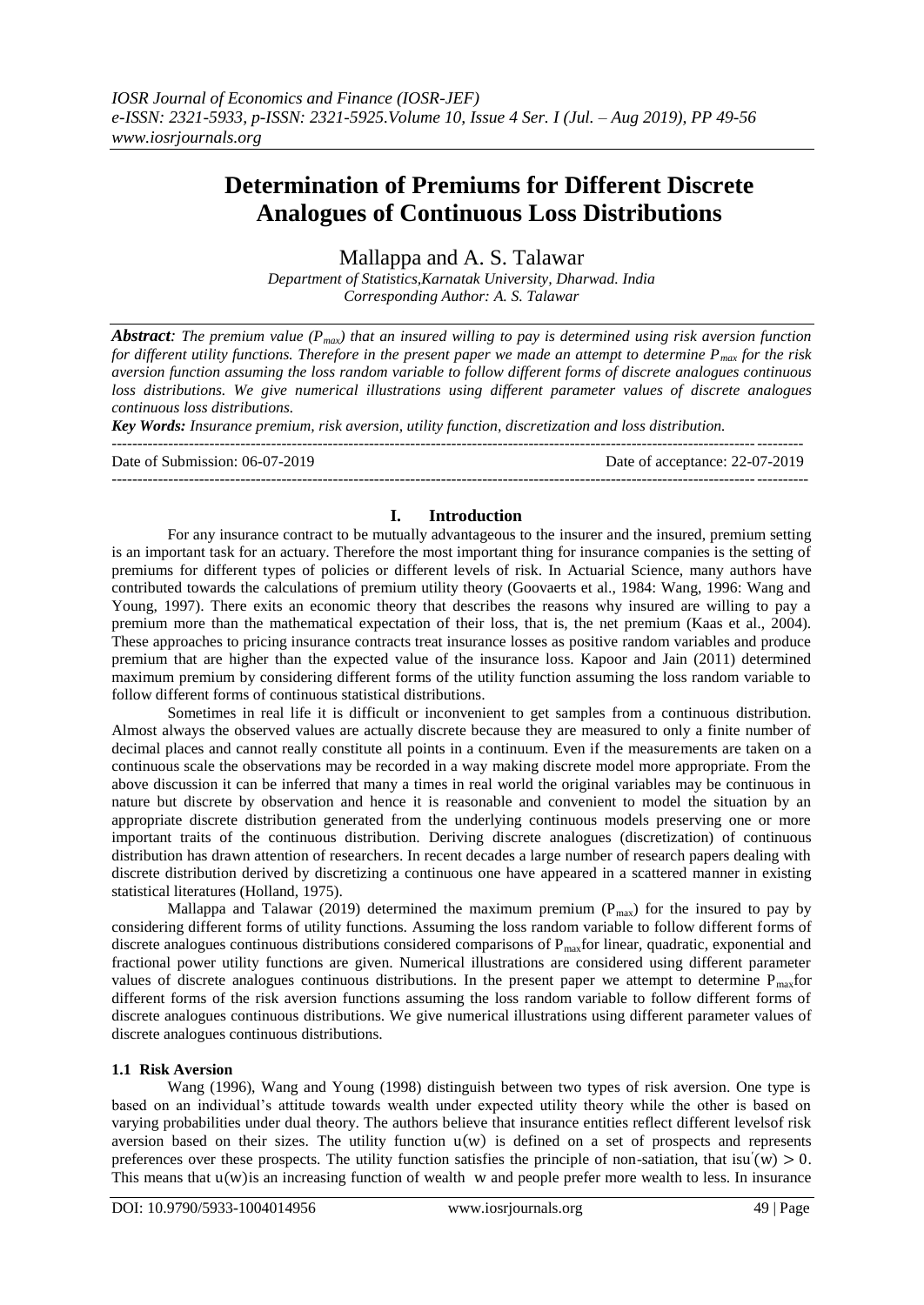and finance sector, the investor preferences are assumed to be influenced by their attitude towards risk, which can be expressed in terms of properties of utility functions. Investors can be risk-averse, risk-neutral or risk seeking (Dickson 2005). A risk-averse (risk seeking) investor values an incremental increase (decrease) in wealth less highly than the incremental decrease (increase). For a risk averse (risk seeking) investor, the investor, the utility function  $u(w)$  is strictly concave (convex), that is,  $u''(w) < (>)0$ . A risk neutral investor is indifferent towards risk and for himu'(w)  $> 0$  andu"(w) = 0. The form of this utility function can be chosen to model individual's preferences according to whether or not, he likes, dislikes, or is indifferent to risk. The higher the curvature ofu $(w)$ , the higher will be risk aversion. However, since expected utility functions are not uniquely defined, a measure that stays constant is the Arrow-Pratt measure of absolute risk-aversion (ARA) (Pratt, 1964). This is defined as  $A(w) = -\frac{u''(w)}{w'(w)}$  $\frac{u(w)}{u'(w)}$ . Increasing/Decreasing absolute risk aversion (IFRA/DFRA) implies that the utility functions positively/negatively skewed, that is,  $u''(w) < (>)0$  (Haim, 2006). The riskaverse investor prefers to use either exponential or quadratic or fractional power utility function.

## **1.2 Risk Aversion Coefficient**

Given the utility function  $u(w)$ , how can we approximate the maximum premium  $P_{\text{max}}$  for a risk? Let μandσ<sup>2</sup> denote the mean and variance of X. Using the first terms in the expansions of u(.) in w – μ, we obtain  $u(w - P_{max}) \approx u(w - \mu) + (\mu - P_{max})u'(w - \mu);$ 

 $u(w - X) \approx u(w - \mu) + (\mu - X)u'(w - \mu) + \frac{1}{2}$  $\frac{1}{2}(\mu - X)^2 u''(w - \mu)(1)$ Taking expectations on the both sides of the latter approximation yields  $E[u(w - X)] \approx u(w - \mu) + \frac{1}{2}$  $\frac{1}{2}\sigma^2$ u"(w –  $\mu$ )(2) From equations (1) and (2), we get 1  $\frac{1}{2}\sigma^2 u''(w - \mu) \approx (\mu - P_{\text{max}})u'(w - \mu)$  Where  $E[u(w - X)] = u(w - P_{\text{max}})$  (3) Therefore, the maximum premium  $P_{\text{max}}$  for a risk is approximately  $P_{\text{max}} \approx \mu - \frac{1}{2}$ 2 u ′′ w−μ  $\frac{u'(w-μ)}{u'(w-μ)}$ (4)

This suggests the following definition; the (absolute) risk aversion coefficient  $r(w)$  of the utility function  $u(.)$  at a wealth w is given by

$$
r(w) = -\frac{u''(w)}{u'(w)} \quad (5)
$$

Then the maximum premium  $P_{\text{max}}$  to be paid for a risk X is approximately

$$
P_{\text{max}} \approx \mu + \frac{1}{2}r(w - \mu)\sigma^2 \tag{6}
$$

Note that r(w) does not change when u(w) is replaced by  $au(w) + b$ . Then from equation (6) we see that the risk aversion coefficient indeed reflects the degree of risk aversion, the more is the risk aversion one is, the larger the premium one is prepared to pay.

## **II. Computation of maximum premium values using different Risk aversion functions**

#### **a) Exponential Utility Function**  $u(w) = -ae^{-aw}$ ,  $a > 0$  $r(w) = -\frac{u''(w)}{w'(w)}$  $\frac{d^2(x)}{dx^2(y)}$  = aandr(w –  $\mu$ ) = awherea = 105, w = 100 andw  $\leq$  a Then maximum premium value is  $P_{\text{max}} = \mu + \frac{a}{2}$  $rac{a}{2} \sigma^2$

**Table 1:** Maximum premium values for different discretized loss distributions under the exponential risk

| <b>Discretized</b>                        | Maximum Premium Value $(P_{max})$                                                                                                                                                                        |
|-------------------------------------------|----------------------------------------------------------------------------------------------------------------------------------------------------------------------------------------------------------|
| <b>Continuous</b><br><b>Distributions</b> |                                                                                                                                                                                                          |
| Discrete<br>Exponential( $\lambda$ )      | $\frac{e^{-\lambda}}{(1-e^{-\lambda})} + \frac{a}{2} \left  \left( \frac{e^{-\lambda}(1+e^{-\lambda})}{(1-e^{-\lambda})^2} \right) - \left( \frac{e^{-\lambda}}{(1-e^{-\lambda})} \right)^2 \right $     |
| Discrete Gamma $(m, \lambda)$             | $\frac{me^{-\lambda}}{(1-e^{-\lambda})} + \frac{a}{2} \left[ \left( \frac{me^{-\lambda}(1+me^{-\lambda})}{(1-e^{-\lambda})^2} \right) - \left( \frac{me^{-\lambda}}{(1-e^{-\lambda})} \right)^2 \right]$ |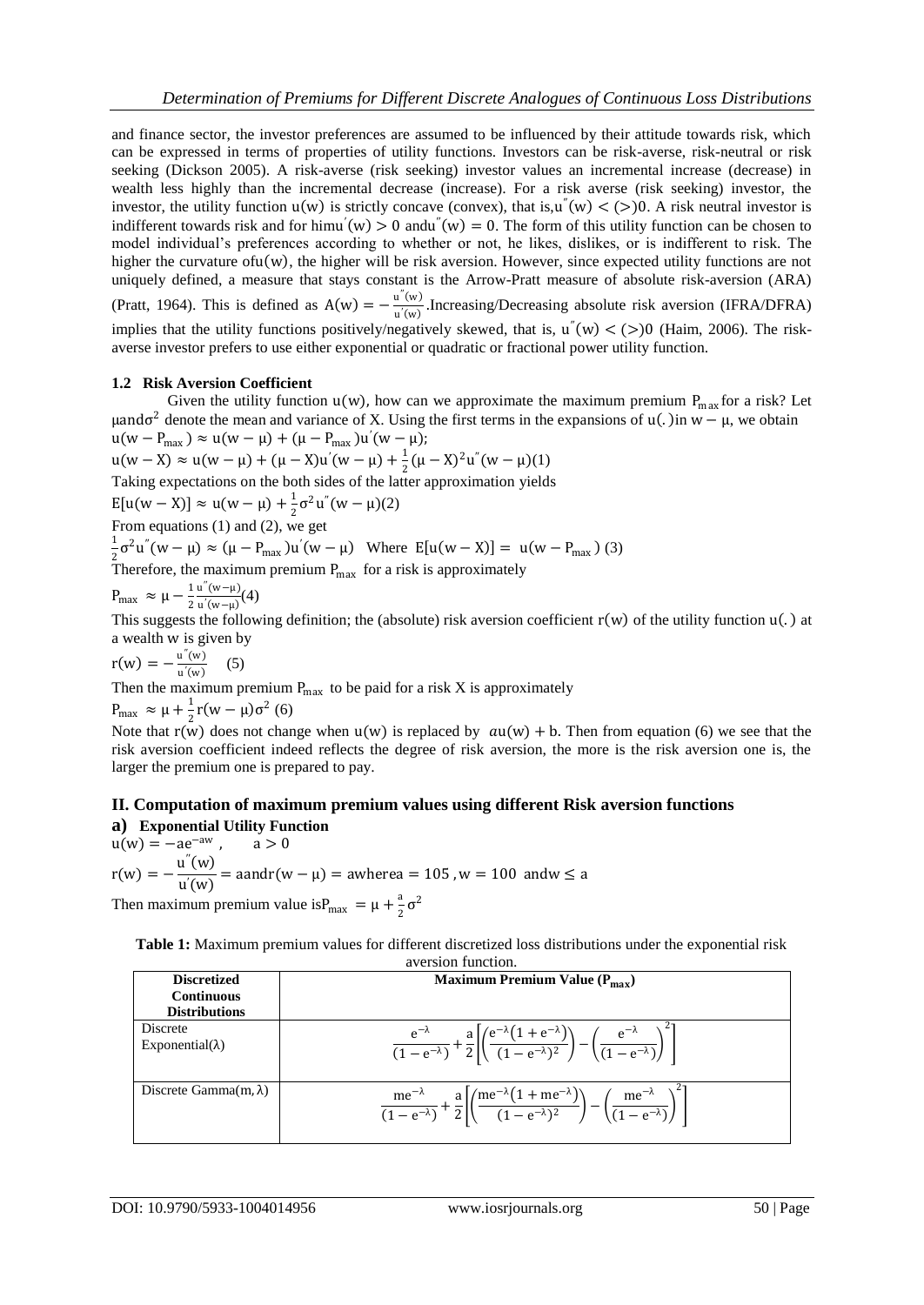*Determination of Premiums for Different Discrete Analogues of Continuous Loss Distributions*

| Discrete Weibull $(\lambda)$    | $\sum_{k=0}^{\infty} e^{-k^{\lambda}} + \frac{a}{2} \left  \left( 2 \sum_{k=1}^{\infty} e^{-(k+1)^{\lambda}} + \sum_{k=1}^{\infty} e^{-k^{\lambda}} \right) - \left( \sum_{k=0}^{\infty} e^{-k^{\lambda}} \right)^{2} \right $         |
|---------------------------------|----------------------------------------------------------------------------------------------------------------------------------------------------------------------------------------------------------------------------------------|
| Discrete Burr $(\alpha, \beta)$ | $\sum_{k=1}^{\infty} \frac{1}{(1+k^{\alpha})^{\beta}} + \frac{a}{2} \left  \left( \sum_{k=1}^{\infty} \frac{(2k-1)}{(1+k^{\alpha})^{\beta}} \right) - \left( \sum_{k=1}^{\infty} \frac{1}{(1+k^{\alpha})^{\beta}} \right)^{2} \right $ |
| Discrete Pareto $(\beta)$       | $\sum_{k=1}$ $\frac{1}{(1+k)^{\beta}} + \frac{a}{2} \left  \left( \sum_{k=1}^{\infty} \frac{(2k-1)}{(1+k)^{\beta}} \right) - \left( \sum_{k=1}^{\infty} \frac{1}{(1+k)^{\beta}} \right)^{2} \right $                                   |

The following figures illustrate the tendency of maximum premium  $P_{max}$  for different discrete analogues version of continuous loss distributions with different parametric values.





**Fig.1(a)-(e) :** Maximum premium values at initial wealth  $w = 100$  and  $a = 105$  i.e.,  $a \geq w$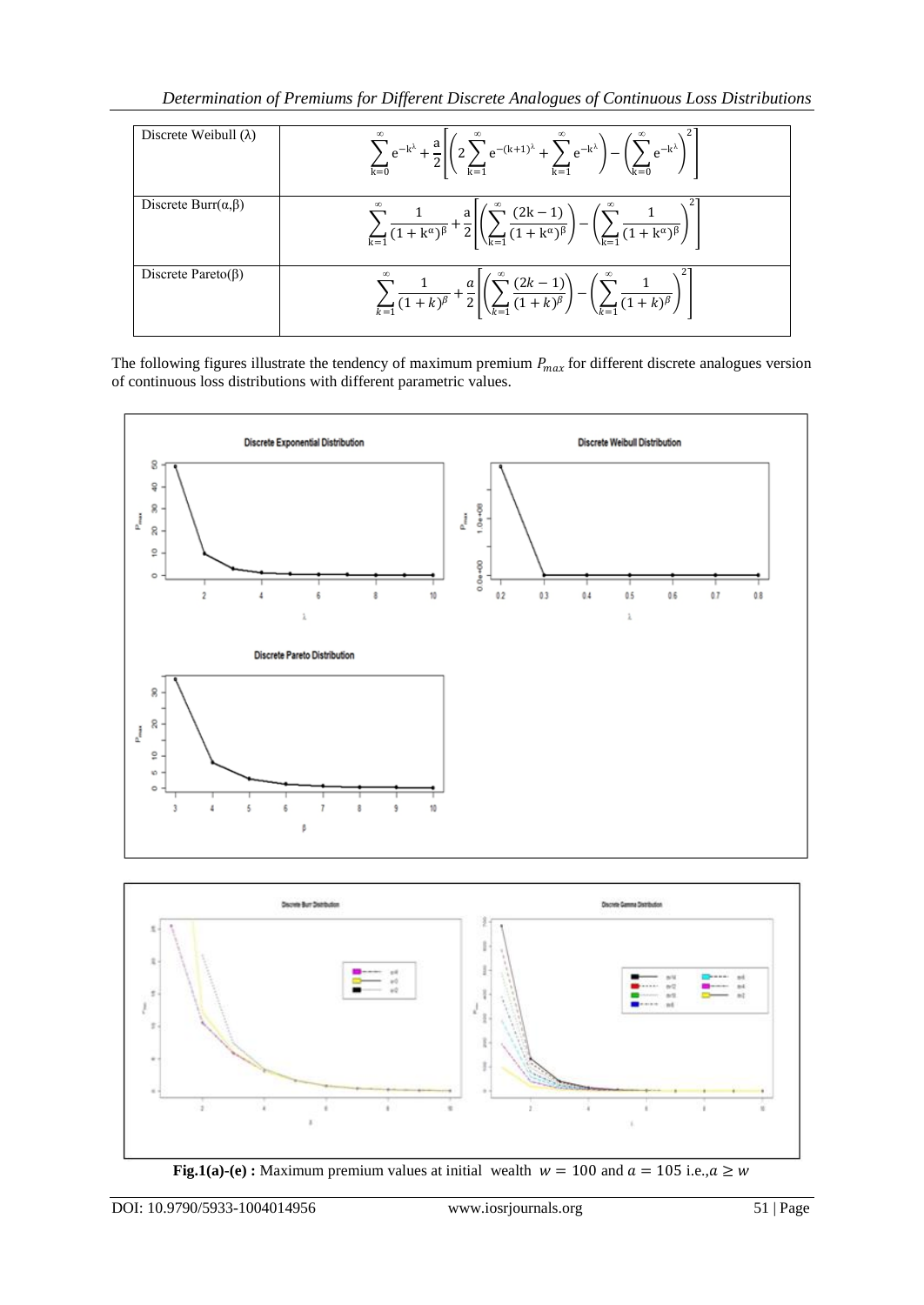If the insured people assume a risk aversion function of exponential utility function, from the above graphs we can conclude the following.

- 1. If the insured loss assumes discrete Exponential, Pareto, Burr distributions, the maximum premium value declines as parameter value enlarge. This situation is advantageous to the insured he will ready to pay very less premiums. Also here premium values are more when if we use utility function while calculating premiums.
- 2. For discrete Weibullif  $\lambda$  < 0.3, then premium values are very high and later stabilizes as parameter enlarges, in this case also it will advantageous to the insured peoples.
- 3. If we assume loss assumes discrete Gamma and if parameter value  $0 < \lambda < 4$ , then in this situation premium values are very high and stabilizes as the parameter enlarges. It is also good for insured peoples.

## **(b). Quadratic Utility Function**

Quadratic Utility function is given as follows:  $u(w) = -(a - w)^2$ ,  $a \geq w$  $u(w - \mu) = -(a - w + \mu)^2$  $u'(w - \mu) = 2(a - w + \mu)$  $u''(w - \mu) = -2$ 

Risk aversion function of quadratic utility function is given by

$$
r(w - \mu) = -\frac{u''(w - \mu)}{u'(w - \mu)} = \frac{1}{(a - (w - \mu))}
$$
  
Then maximum premium value is

$$
P_{max} = \mu + \left(\frac{1}{2(a - (w - \mu))}\right)\sigma^2
$$

**Table 2:** Maximum premium values for different discretized loss distributions under the quadratic risk aversion function.

| <b>Discretized Continuous</b><br><b>Distributions</b> | Maximum Premium Value ( $P_{max}$ )                                                                                                                                                                                                                                                                                    |
|-------------------------------------------------------|------------------------------------------------------------------------------------------------------------------------------------------------------------------------------------------------------------------------------------------------------------------------------------------------------------------------|
| Discrete Exponential( $\lambda$ )                     | $\frac{e^{-\lambda}}{(1-e^{-\lambda})}+\frac{1}{2\left(a-\left(w-\frac{e^{-\lambda}}{(1-e^{-\lambda})}\right)\right)}\left[\left(\frac{e^{-\lambda}(1+e^{-\lambda})}{(1-e^{-\lambda})^2}\right)-\left(\frac{e^{-\lambda}}{(1-e^{-\lambda})}\right)^2\right]$                                                           |
| Discrete Gamma $(m, \lambda)$                         | $\frac{me^{-\lambda}}{(1-e^{-\lambda})}+\frac{1}{2\left(a-\left(w-\frac{me^{-\lambda}}{(1-e^{-\lambda})}\right)\right)}\left[\left(\frac{me^{-\lambda}(1+me^{-\lambda})}{(1-e^{-\lambda})^2}\right)-\left(\frac{me^{-\lambda}}{(1-e^{-\lambda})}\right)^{2}\right]$                                                    |
| Discrete Weibull $(\lambda)$                          | $\sum_{k=0}^{\infty} e^{-k^{\lambda}} + \frac{1}{2(a - (w - \sum_{k=0}^{\infty} e^{-k^{\lambda}}))} \left  \left( 2 \sum_{k=1}^{\infty} e^{-(k+1)^{\lambda}} + \sum_{k=1}^{\infty} e^{-k^{\lambda}} \right) - \left( \sum_{k=0}^{\infty} e^{-k^{\lambda}} \right)^{2} \right $                                         |
| Discrete Burr $(\alpha, \beta)$                       | $\sum_{k=1}^{\infty} \frac{1}{(1+k^{\alpha})^{\beta}} + \frac{1}{2\left(a - \left(w - \sum_{k=1}^{\infty} \frac{1}{(1+k^{\alpha})^{\beta}}\right)\right)} \left[\left(\sum_{k=1}^{\infty} \frac{(2k-1)}{(1+k^{\alpha})^{\beta}}\right) - \left(\sum_{k=1}^{\infty} \frac{1}{(1+k^{\alpha})^{\beta}}\right)^{2}\right]$ |
| Discrete Pareto( $\beta$ )                            | $\sum_{k=1}^{\infty} \frac{1}{(1+k)^{\beta}} + \frac{1}{2\left(a - \left(w - \sum_{k=1}^{\infty} \frac{1}{(1+k)^{\beta}}\right)\right)} \left[\left(\sum_{k=1}^{\infty} \frac{(2k-1)}{(1+k)^{\beta}}\right) - \left(\sum_{k=1}^{\infty} \frac{1}{(1+k)^{\beta}}\right)^{2}\right]$                                     |

The following figures illustrate the tendency of maximum premium  $P_{max}$  for different discrete analogues version of continuous loss distributions with different parametric values.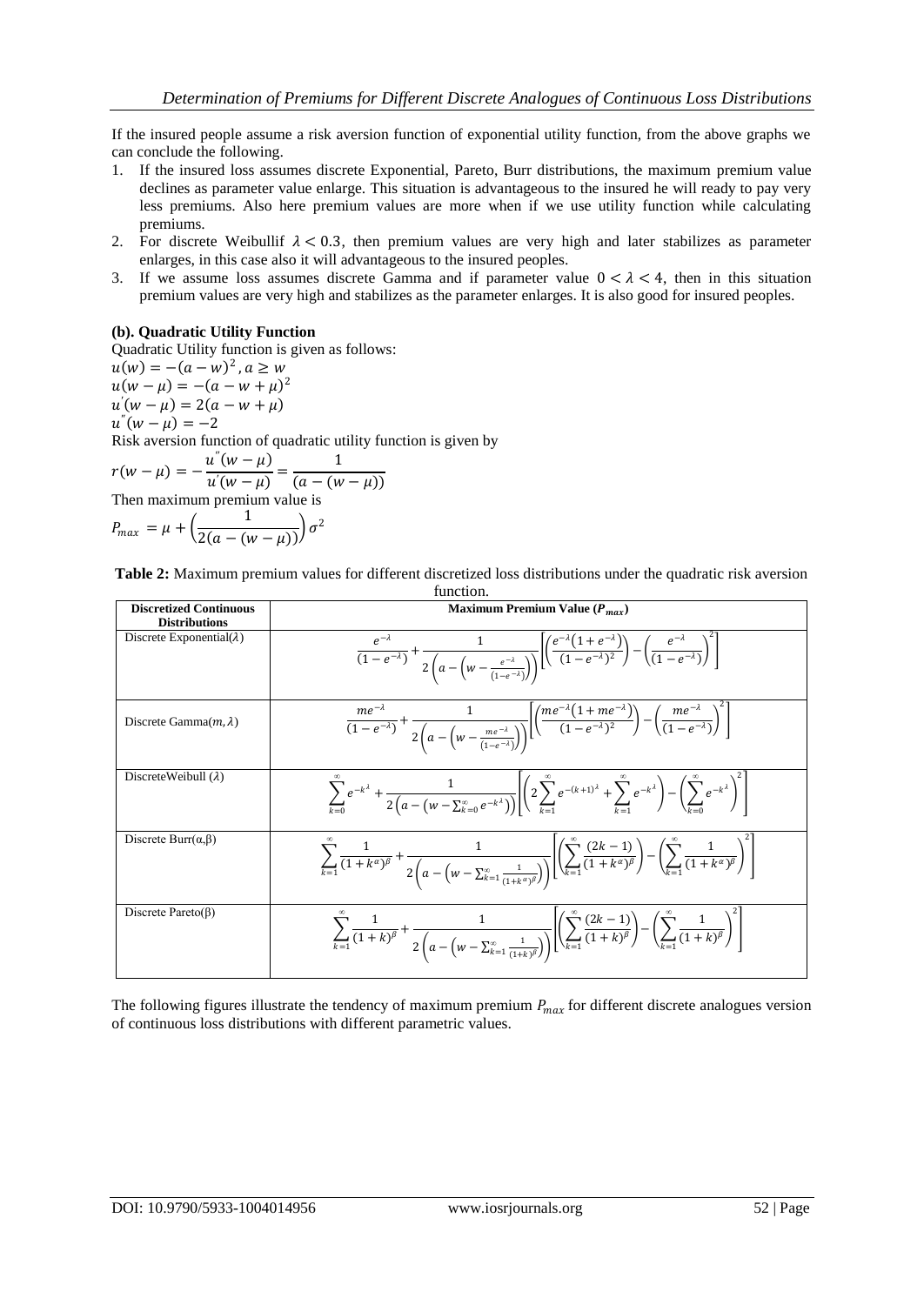

**Fig.2(a)-(e) :** Maximum premium values for initial wealth  $w = 100$  and  $a = 105$  i.e.,  $a \geq w$ 

If the insured people assume a risk aversion function of quadratic utility function, from the above graphs we conclude the following

- 1. If the insured loss assumes discrete Exponential, Pareto, Gamma distributions, the maximum premium value declines as parametric value enlarges. This situation is advantageous for the insured as he will ready to pay fewer premiums.
- 2. For discrete Weibull distribution, there is a presence of high premium values at the smaller parameter values  $\lambda$  and the later premium stabilizes as the parameter value increases. It is also advantageous to the insured people.
- 3. With the discrete Burr loss distribution for the parameter values  $\alpha = 2.3.4$  the maximum premium values coincide as the parameter value enlarges.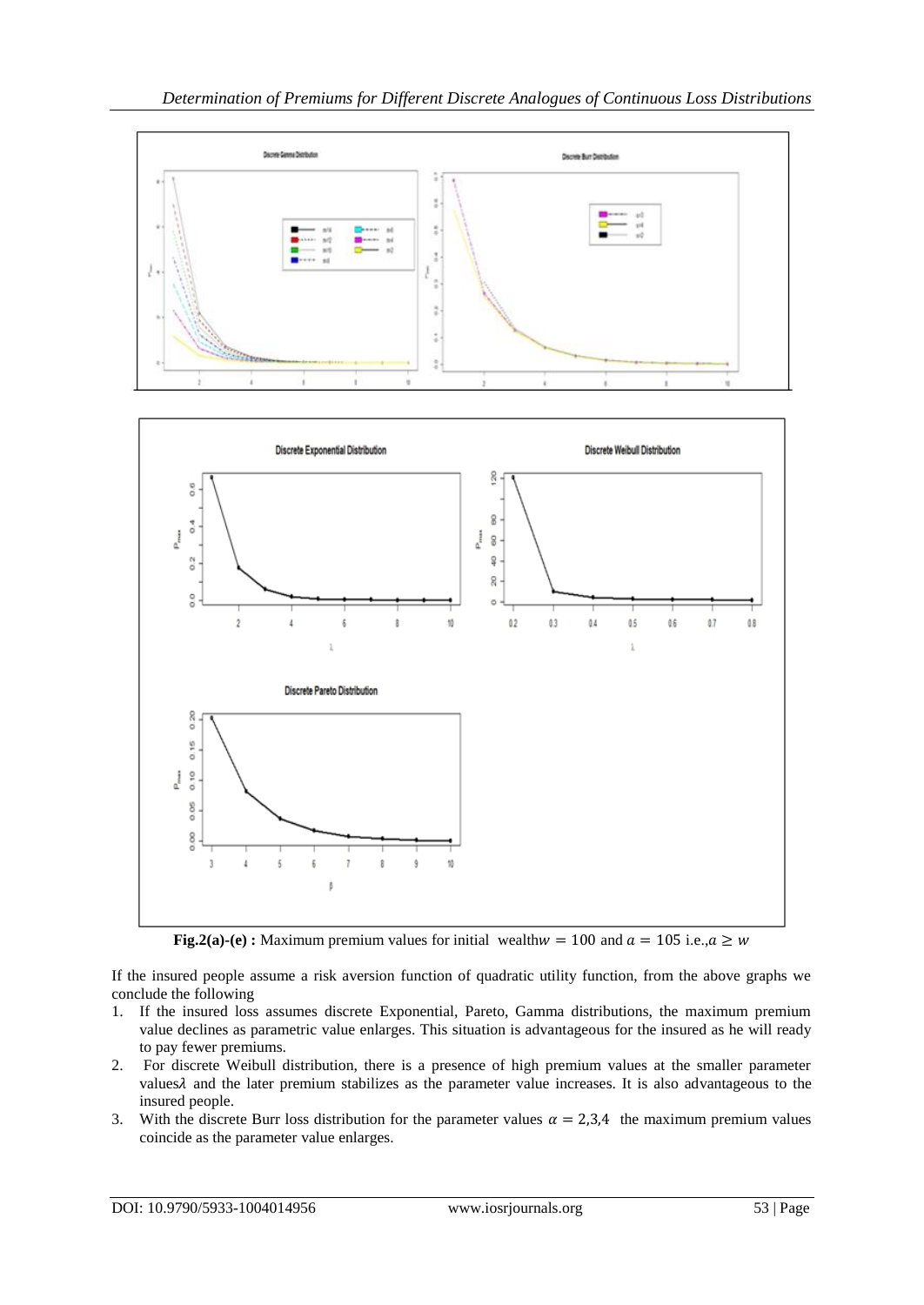## **(c) Risk Aversion Function for Fractional Power Utility Function**

Fractional power utility function is given as follows:  $u(w) = w^c, \quad 0 < c < 1$  $u(w - \mu) = (w - \mu)^c$  $u'(w - \mu) = c(w - \mu)^{c-1}$  $u''(w - \mu) = c(c - 1)(w - \mu)^{c-2}$ Risk aversion function of quadratic utility function is given by  $r(w - \mu) = -\frac{u''(w - \mu)}{v'(w - \mu)}$  $\frac{u^{n}(w-\mu)}{u^{n}(w-\mu)} = -\frac{(c-1)}{(w-\mu)}$  $(w-\mu)$  $0 < c < 1$ Then maximum premium value is  $P_{max} = \mu - \frac{1}{2}$  $\frac{1}{2} \left( \frac{c-1}{(w-\mu)} \right)$  $\frac{c}{(w-\mu)}\sigma^2$ 

**Table 3:** Maximum premium values for different discretized loss distributions under the fractional power utility risk aversion function.

| <b>Discretized Continuous</b><br><b>Distributions</b> | Maximum Premium Value $(P_{max})$                                                                                                                                                                                                                                                                                                                                                     |
|-------------------------------------------------------|---------------------------------------------------------------------------------------------------------------------------------------------------------------------------------------------------------------------------------------------------------------------------------------------------------------------------------------------------------------------------------------|
| Discrete Exponential( $\lambda$ )                     | $\frac{e^{-\lambda}}{(1-e^{-\lambda})}+\frac{1}{2}\left(\frac{c-1}{(w-(\frac{e^{-\lambda}}{(1-e^{-\lambda})})})\right)\left(\frac{e^{-\lambda}(1+e^{-\lambda})}{(1-e^{-\lambda})^2}\right)-\left(\frac{e^{-\lambda}}{(1-e^{-\lambda})}\right)^2\right]$                                                                                                                               |
| Discrete Gamma $(m, \lambda)$                         | $\frac{me^{-\lambda}}{(1-e^{-\lambda})}+\frac{1}{2}\left(\frac{c-1}{(w-(\frac{me^{-\lambda}}{e^{-\lambda}}))}\right)\left[\left(\frac{me^{-\lambda}(1+me^{-\lambda})}{(1-e^{-\lambda})^2}\right)-\left(\frac{me^{-\lambda}}{(1-e^{-\lambda})}\right)^2\right]$                                                                                                                        |
| Discrete Weibull $(\lambda)$                          | $\sum_{k=0}^{\infty} e^{-k^{\lambda}} + \frac{1}{2} \left( \frac{c-1}{(w - (\sum_{k=0}^{\infty} e^{-k^{\lambda}}))} \right) \left( 2 \sum_{k=0}^{\infty} e^{-(k+1)^{\lambda}} + \sum_{k=0}^{\infty} e^{-k^{\lambda}} \right) - \left( \sum_{k=0}^{\infty} e^{-k^{\lambda}} \right)^{2} \left( \sum_{k=0}^{\infty} e^{-k^{\lambda}} \right)^{2}$                                       |
| Discrete Burr $(\alpha, \beta)$                       | $\sum_{k=1}^{\infty} \frac{1}{(1+k^{\alpha})^{\beta}} + \frac{1}{2} \left( \frac{c-1}{(w-(\sum_{k=1}^{\infty} \frac{1}{(1+k^{\alpha})^{\beta}})}) \right) \left( \sum_{k=1}^{\infty} \frac{(2k-1)}{(1+k^{\alpha})^{\beta}} \right) - \left( \sum_{k=1}^{\infty} \frac{1}{(1+k^{\alpha})^{\beta}} \right)^{2} \left( \sum_{k=1}^{\infty} \frac{1}{(1+k^{\alpha})^{\beta}} \right)^{2}$ |
| Discrete Pareto $(\beta)$                             | $\sum_{k=1}^{\infty} \frac{1}{(1+k)^{\beta}} + \frac{1}{2} \left( \frac{c-1}{(w-(\sum_{k=1}^{\infty} \frac{1}{(1+x)^{\beta}}))} \right) \left( \sum_{k=1}^{\infty} \frac{(2k-1)}{(1+k)^{\beta}} - \left( \sum_{k=1}^{\infty} \frac{1}{(1+k)^{\beta}} \right) \right)$                                                                                                                 |

The following figures illustrate the tendency of maximum premium values $P_{max}$  for different discrete version of continuous loss distributions with different parametric values.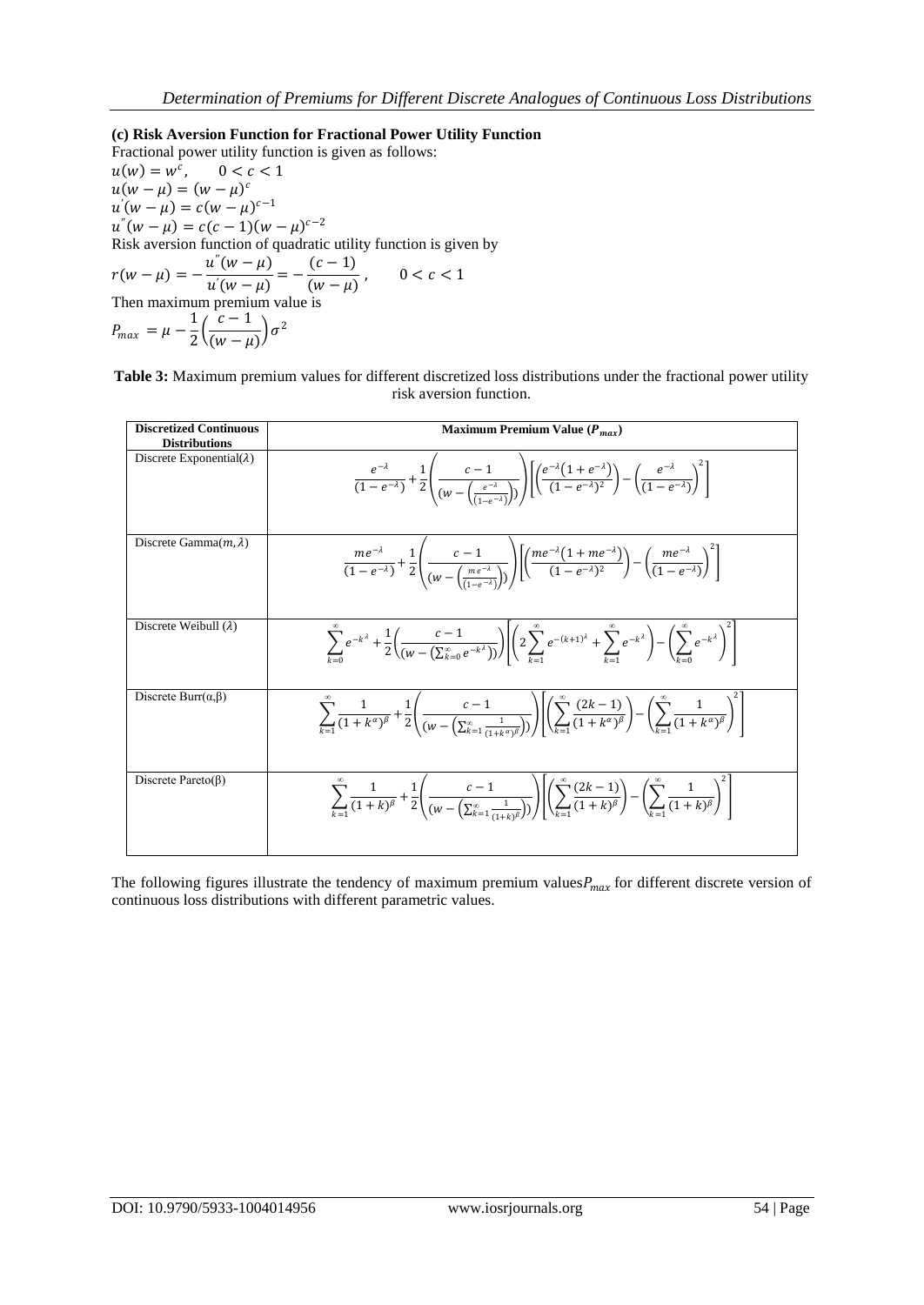

**Fig.3(a)-(e) :** Maximum premium values for initial wealthw = 100 and  $0 < c < 1$ 

If the insured people assume a risk aversion function of factional power utility function, from the above graphs we conclude the following

- 1. If the insured's loss follows discrete Exponential, Pareto, Gamma and Burr distributions. The maximum premium value declines as the parameter enlarges and later stabilizes as the parameter value enlarged more. This is good from insured point of view.
- 2. For the discrete Weibull distribution, there is a presence of high premium values (more than the premium values if we use utility function) at the smaller values of  $\lambda$  and later it stabilizes as the parameter value enlarges. It is also advantageous to the insured peoples.

## **References**

- [1]. **Chakraborty, S. (2015).** Generating discrete analogues of continuous probability distributions-A survey of methods and constructions, Journal of Statistical Distributions and Applications, 2 (6), 1-30. DOI 10.1186/s40488-015-0028-6
- [2]. **Dickson, D.C.M.** Insurance Risk and Ruin, International Series on Actuarial Science, Cambridge University Press, 2005.
- [3]. **Goovaerts, M.J. Vijlder F. De and Haezendonck, J.** Insurance Premium: Theory and Application, North-Holland, Amsterdam, 1984.